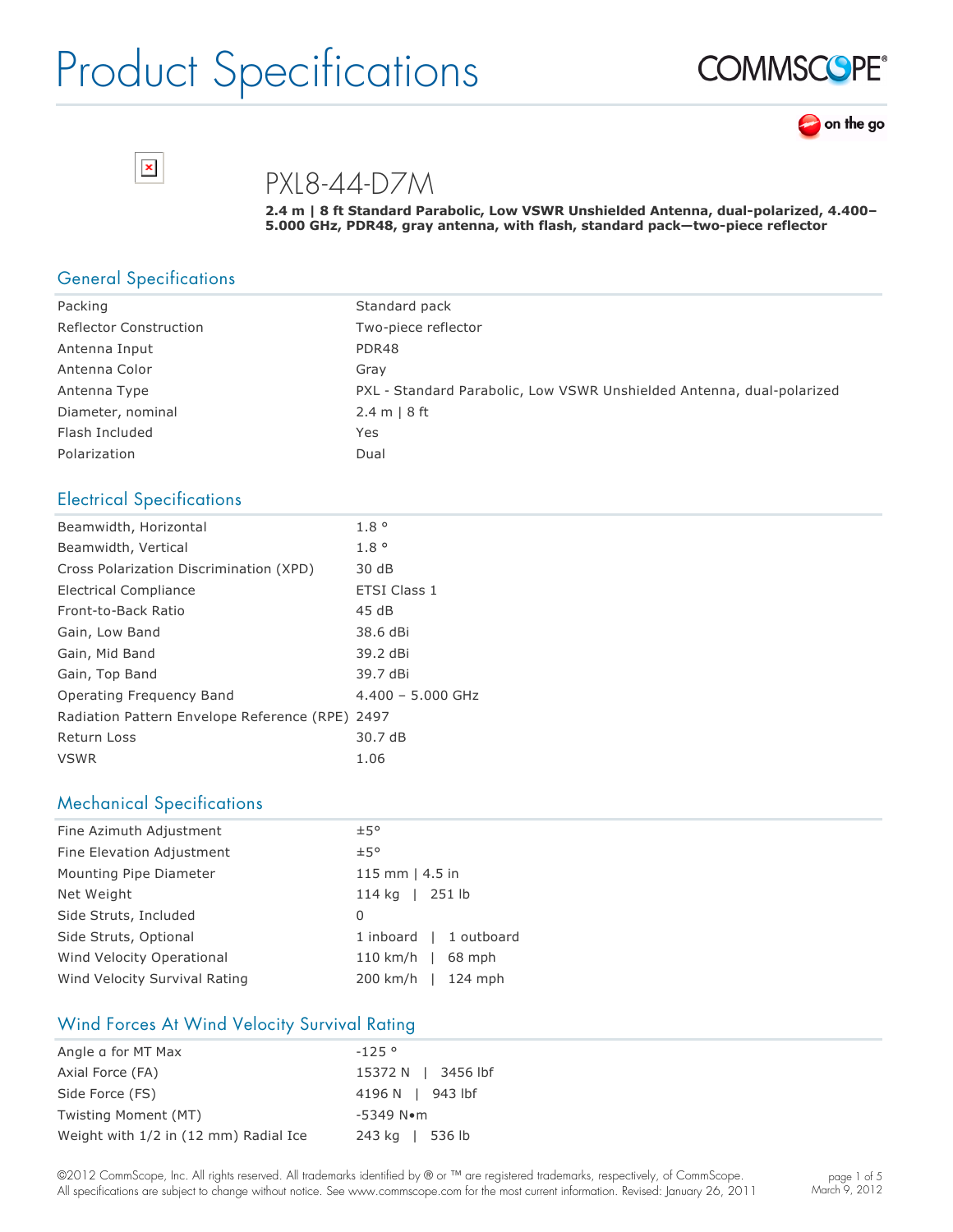

PXL8-44-D7M

| Zcq with 1/2 in (12 mm) Radial Ice | 427 mm   17 in |  |
|------------------------------------|----------------|--|
| Zcg without Ice                    | 343 mm   14 in |  |

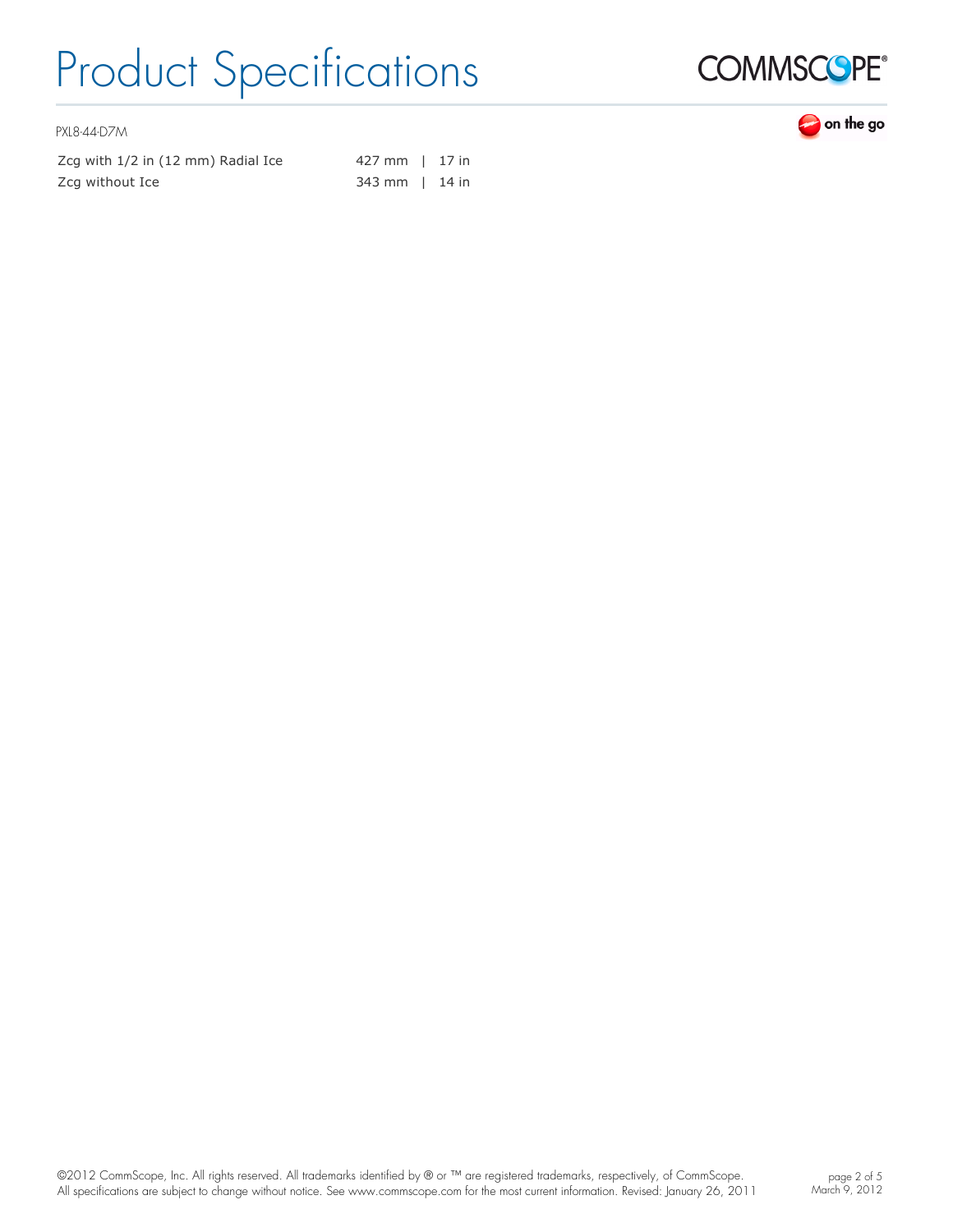PXL8-44-D7M

### Wind Forces At Wind Velocity Survival Rating Image



## Packed Dimensions

| Gross Weight, Packed Antenna | 277.0 kg   610.7 lb   |
|------------------------------|-----------------------|
| Height                       | $1580.0$ mm   62.2 in |
| Length                       | 2740.0 mm   107.9 in  |
| Volume                       | $3.9 \text{ m}^3$     |
| Width                        | 890.0 mm   35.0 in    |
|                              |                       |



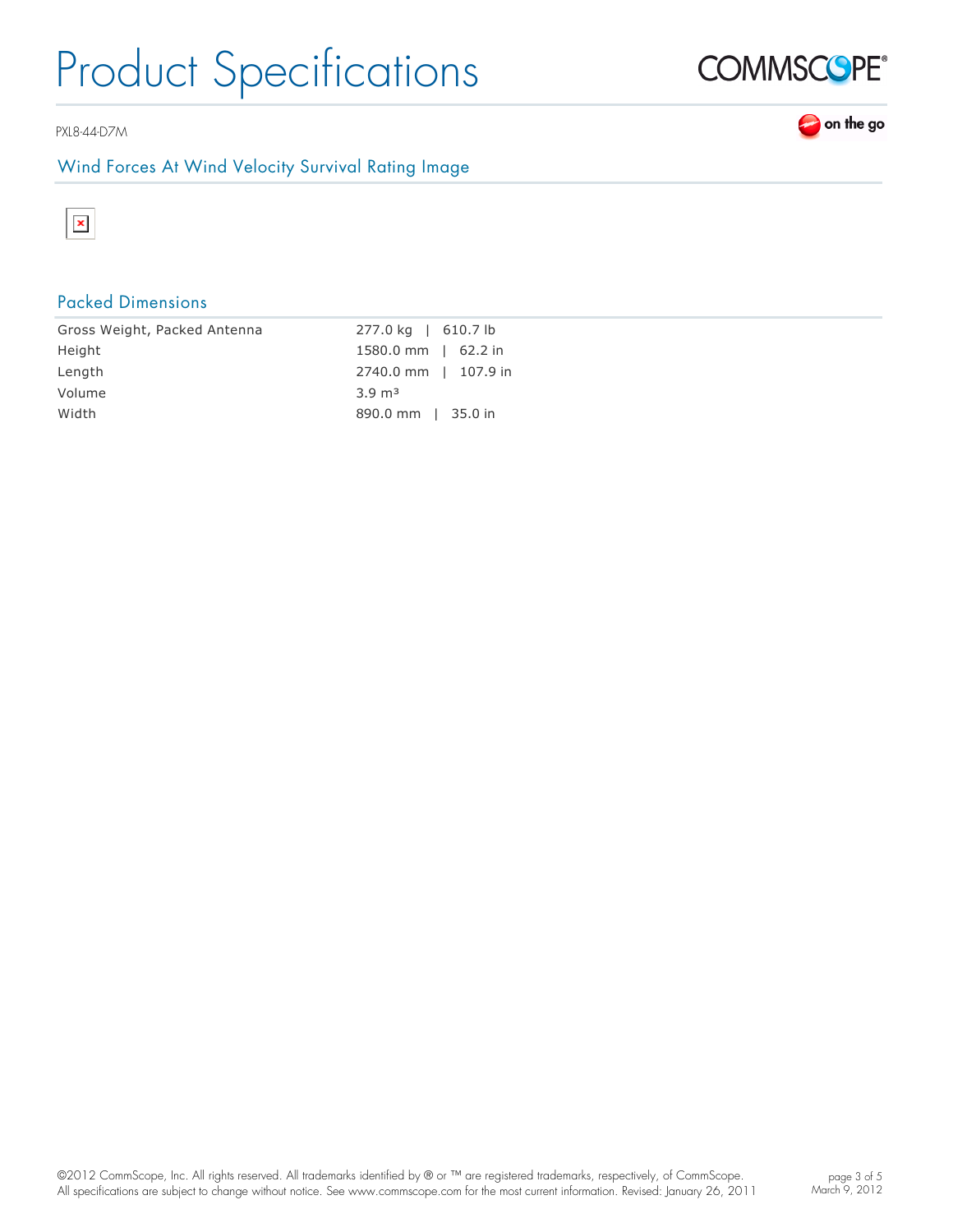PXL8-44-D7M

## Antenna Dimensions And Mounting Information



### Regulatory Compliance/Certifications

**Agency Classification** ISO 9001:2008 Designed, manufactured and/or distributed under this quality management system

| * Footnotes                             |                                                                                                                                                                                                                                                    |
|-----------------------------------------|----------------------------------------------------------------------------------------------------------------------------------------------------------------------------------------------------------------------------------------------------|
| Axial Force (FA)                        | Maximum forces exerted on a supporting structure as a result of wind from<br>the most critical direction for this parameter. The individual maximums<br>specified may not occur simultaneously. All forces are referenced to the<br>mounting pipe. |
| Cross Polarization Discrimination (XPD) | The difference between the peak of the co-polarized main beam and the<br>maximum cross-polarized signal over an angle twice the 3 dB beamwidth of<br>the co-polarized main beam.                                                                   |
| Front-to-Back Ratio                     | Denotes highest radiation relative to the main beam, at $180^{\circ}$ ±40°, across<br>the band. Production antennas do not exceed rated values by more than 2<br>dB unless stated otherwise.                                                       |
| Gain, Mid Band                          | For a given frequency band, gain is primarily a function of antenna size. The<br>gain of Andrew antennas is determined by either gain by comparison or by<br>computer integration of the measured antenna patterns.                                |